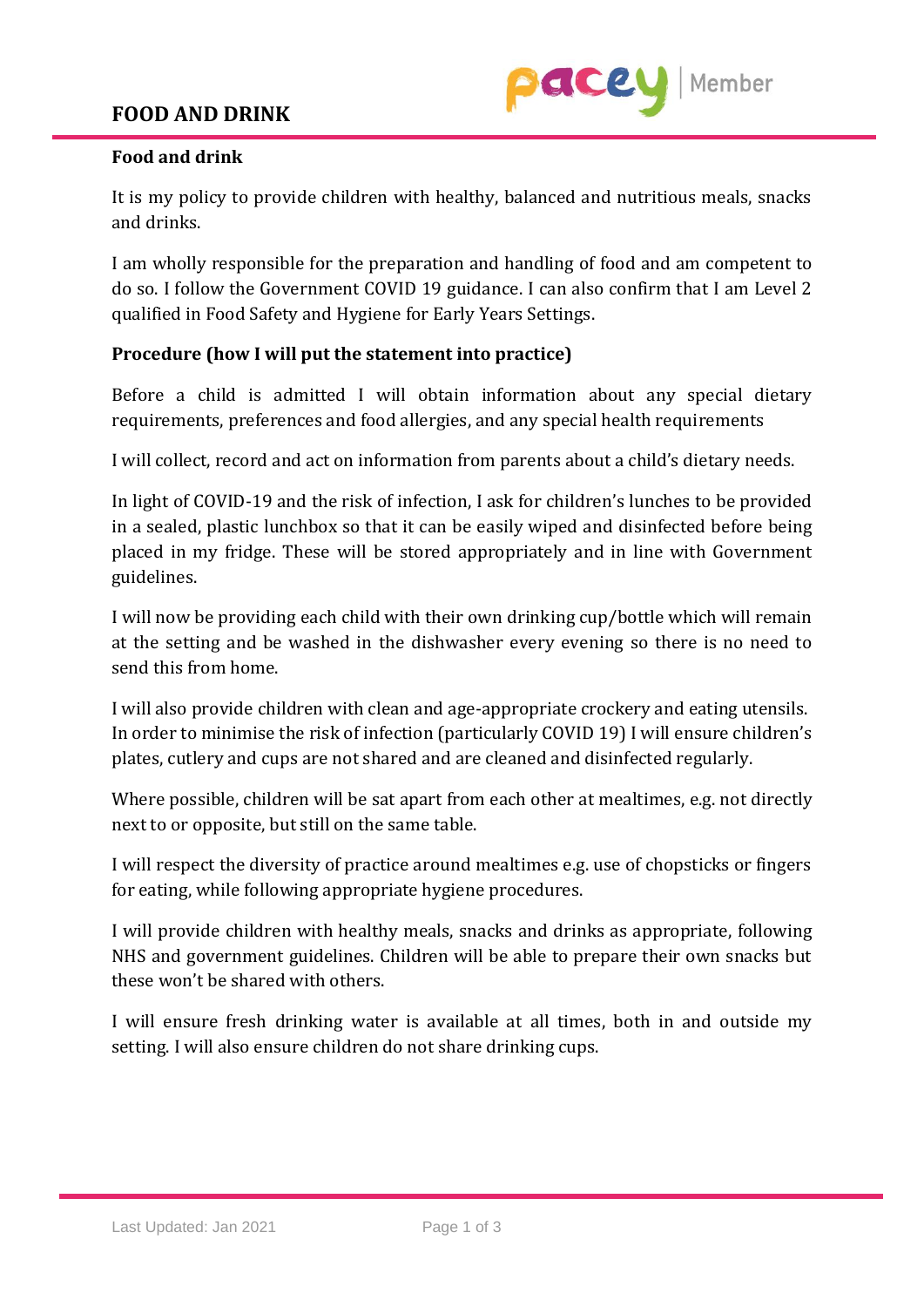

As a provider of meals and snacks I am aware of my responsibilities under food hygiene legislation. This includes registration with the relevant Local Authority Environmental Health Department where I am happy to have my premises inspected by a food safety officer.

I will detail any allergens that are present in the food that I prepare for children in accordance with EU Information for Consumers Regulation 2014 and detailed on [www.food.gov.uk](http://www.food.gov.uk/). and share this with parents/carers.

I will list any allergens in ingredients that are present in any food that I produce, or provide for the children. I will also be aware when I take children out to eat at other settings. All registered food businesses have to comply with the legislation so I will make sure I am aware of any allergens and make this part of my risk assessment.

I will ensure suitable sterilisation equipment is available for babies' food.

I will keep pets out of the food preparation area at all times. If my family pet does gain access to this area then I will ensure that all work surfaces and cooking utensils have been thoroughly cleaned before any food preparation or food handling takes place.

Baby changing facilities will not be near food preparation areas.

I will ensure that I, and any visitor to my setting, as well as the children themselves, are aware of good hand washing procedures and how these are carried out. Hand washing procedures will be carried out regularly throughout the day. Where this isn't possible then sanitising hand gel will be used.

I will not undertake laundry during times of food preparation and I will ensure that any detergents or soiled clothing will not come into contact with food preparation areas.

If there is an outbreak of food poisoning affecting two or more children looked after on my premises I will notify Ofsted as soon as possible but definitely within 14 days of the incident occurring in order to comply with regulations. This includes incidents which occur outside childcare business hours (e.g. at home).

I will keep all food receipts, including those under £10, so that if there is an outbreak of food poisoning on my premises, I will be able to trace the outlet where the food was purchased.